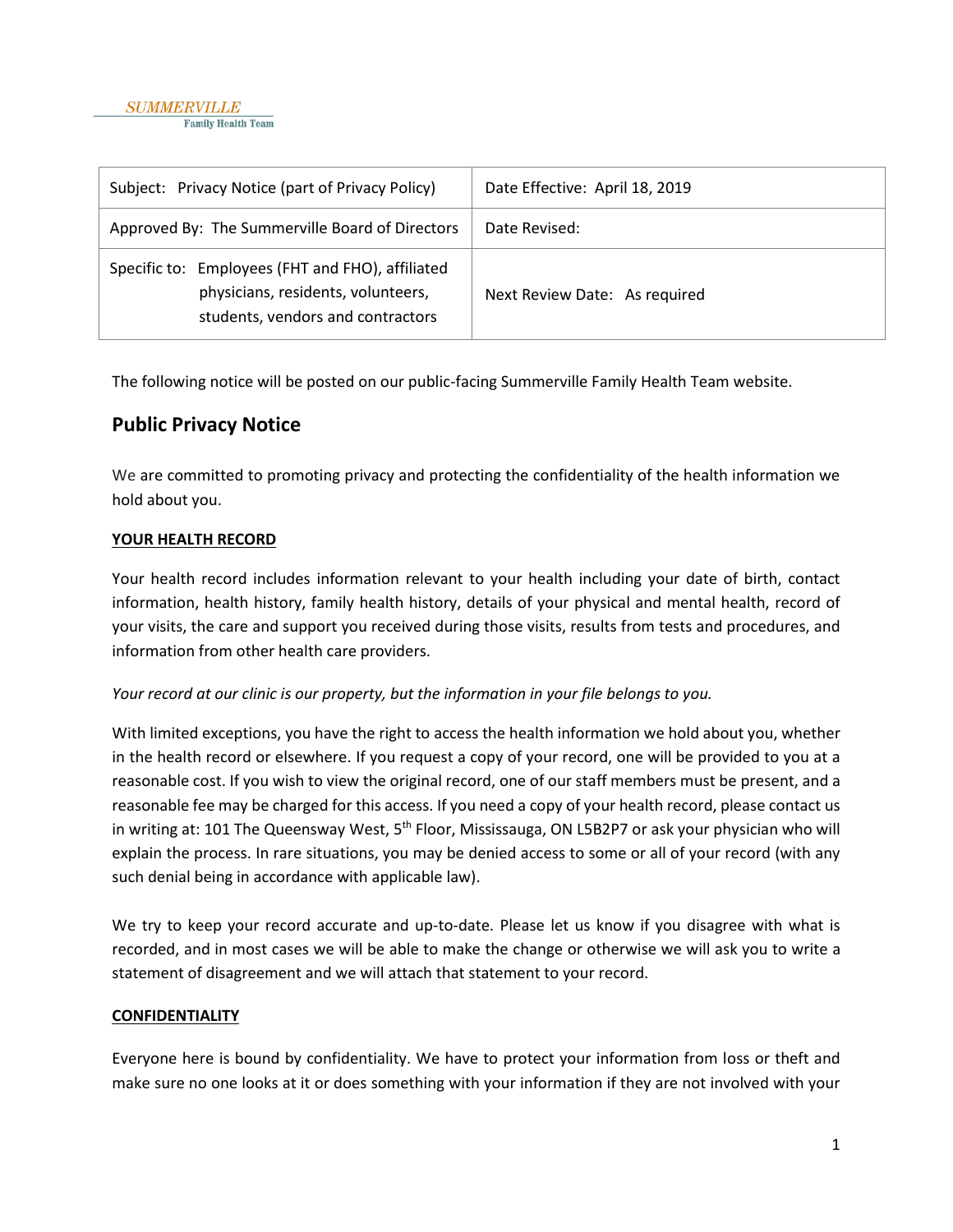care or allowed as part of their job. If there is a privacy breach, we will tell you (and we are required by law to tell you).

## **OUR PRACTICES**

We collect, use and disclose (meaning share) your health information to:

- Treat and care for you
- Provide appointment or preventative care reminders to you and/or send patient surveys to you
- Update you of upcoming events, activities and programs
- Coordinate your care with your other health care providers including through shared electronic health information systems such as Ontario Laboratory Information Systems (OLIS), HealthLinks, Connecting Ontario, and local, regional and provincial programs
- Deliver and evaluate our programs
- Plan, administer and manage our internal operations
- Be paid or process, monitor, verify or reimburse claims for payment
- Conduct risk management, error management and quality improvement activities
- Educate our staff and students
- Dispose of your information
- Seek your permission (or permission of a substitute decision maker) where appropriate
- Respond to or initiate proceedings
- Conduct research (subject to certain rules)
- Compile statistics
- Allow for the analysis, administration and management of the health system
- Comply with legal and regulatory requirements
- Fulfill other purposes permitted or required by law

Our collection, use and disclosure (sharing) of your personal health information is done in accordance with Ontario law.

### **YOUR CHOICES AND WHO DECIDES**

You have a right to make choices and control how your health information is collected, used, and disclosed, subject to some limits.

You may make your own decisions if you are "capable". Your physician or other care provider will decide if you are capable based on a test the law sets out. You may be capable of making some decisions and not others. If you are not capable – you will have a substitute decision-maker who will make your information decisions for you. Who can act as a substitute decision-maker and what they have to do is also set out in law.

For children, there is no magic age when you become able to make your own decisions about your health information. If you are under the age of 16, there are some additional rules to know. If you are capable to make your own information decisions, your parent(s)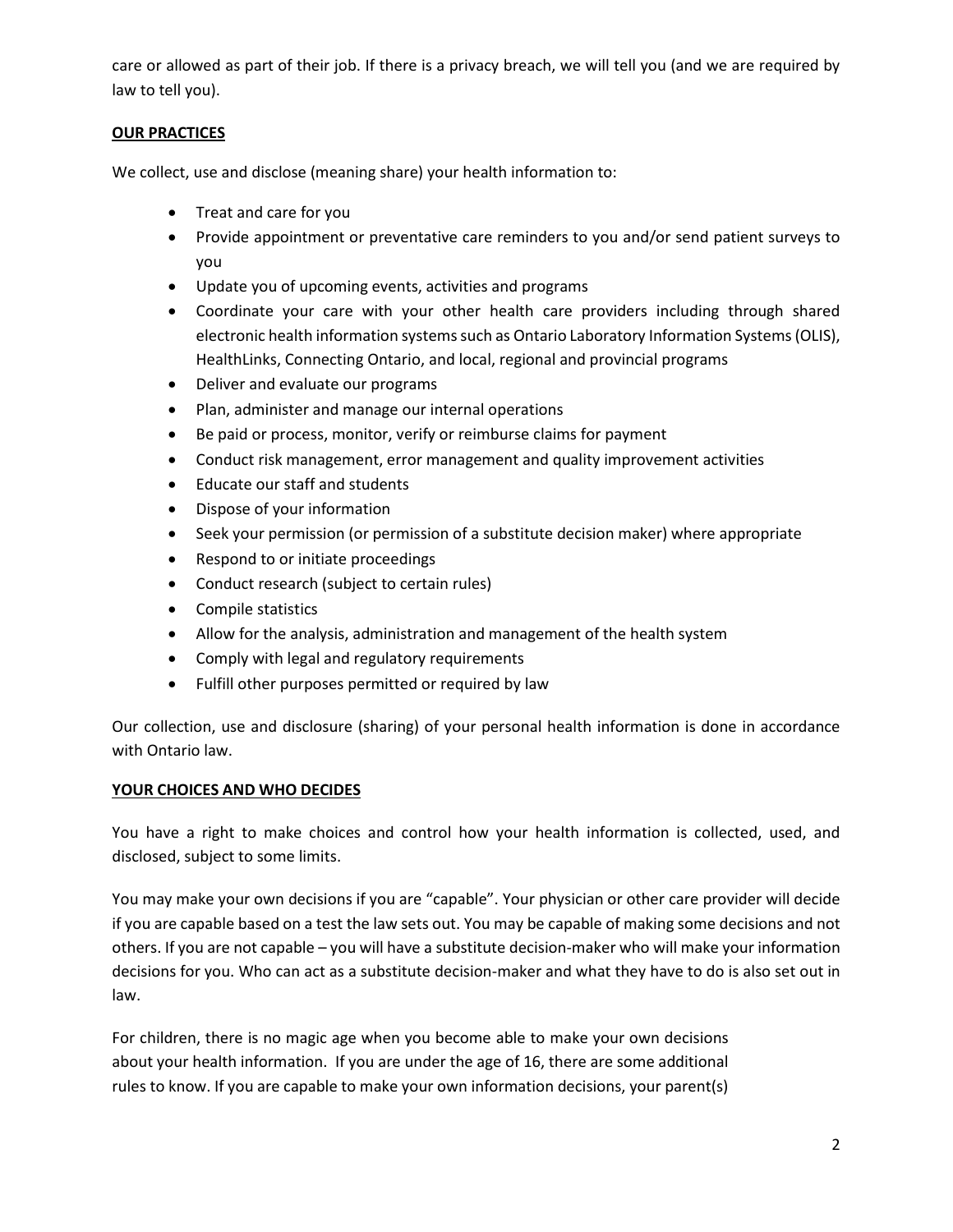or guardian will also be allowed to make some decisions about your health record. But they won't be able to make decisions about any records about treatment or counseling where we asked for your permission alone. We encourage you to share information with your family to have supports you need. And we also encourage you to ask your health care provider questions to find out more about privacy and your family.

We assume that when you come to have health care from us, you have given us your permission (your consent) to use your information, unless you tell us otherwise. We may also collect, use and share your health information in order to talk with other health care providers about your care unless you tell us you do not want us to do so.

You have the right to ask that we not share some or all of your health record with one or more of our team members or ask us not to share your health record with one or more of your external health care providers (such as a specialist). This is known as asking for a "lockbox". If you would like to know more, please click here [add link] or ask us for a copy of our "**Patient Lockbox Information Brochure: How to Restrict Access to your Health Record".** If you request restrictions on the use of and disclosure of your health record, a member of our team will explain your choices and potential repercussions for those options.

There are other cases where we are not allowed to assume we have your permission to share information. We may need permission to communicate with any family members or friends with whom you would like us to share information about your health (unless someone is your substitute decision-maker). For example, we will also need your permission to give your health information to your school or your boss or to an insurance company. If you have questions, we can explain this to you.

When we require and ask for your permission, you may choose to say no. If you say yes, you may change your mind at any time. Once you say no, we will no longer share your information unless you say so. Your choice to say no may be subject to some limits.

BUT there are cases where we may collect, use or share your health information without your permission, as permitted or required by law. For example, we do not require your permission to use your information for billing, risk management or error management, quality improvement purposes. We also do not need your permission to share your health information to keep you or someone else safe (it's called to eliminate or reduce a significant risk of serious bodily harm); or to meet reporting obligations under other laws such as for child protection or safe driving.

#### **FOR MORE INFORMATION OR COMPLAINTS**

If you would like a copy of our Privacy Policy, please click here [add link] or ask us for a copy.

We encourage you to contact us with any questions or concerns you might have about our privacy practices. You can reach our Privacy Officer at

101 The Queensway Avenue West, 5<sup>th</sup> Floor

Mississauga, Ontario

L5B 2P7